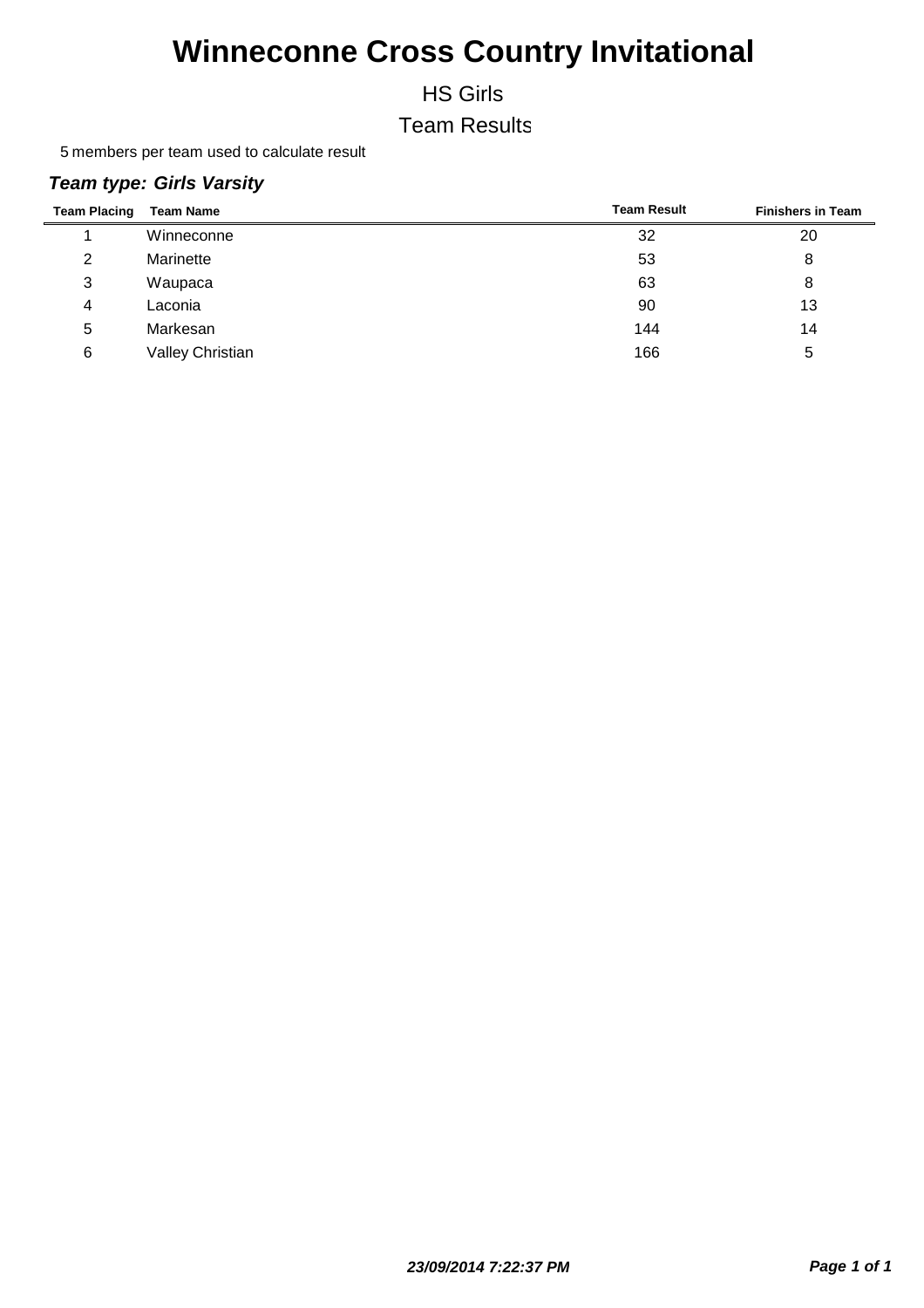HS Girls

Overall Results : Girls Varsity

| Pos | No  | Name                      | School           | Year | Time       | Team<br><b>Position</b> | <b>Team</b><br><b>Points</b> | Pace         |
|-----|-----|---------------------------|------------------|------|------------|-------------------------|------------------------------|--------------|
| 1   | 16  | Hailey Isaac              | Laconia          | 12   | 00:20:30.2 | 1                       | 1                            | $6:36$ min/m |
| 2   | 96  | Michelle Petkovsek        | Waupaca          | 11   | 00:20:50.0 | 1                       | 2                            | $6:43$ min/m |
| 3   | 230 | Chloe Lambie              | Marinette        | 9    | 00:21:22.5 | 1                       | 3                            | $6:53$ min/m |
| 4   | 144 | Chloe Salm                | Winneconne       | 9    | 00:21:27.0 | 1                       | 4                            | $6:55$ min/m |
| 5   | 145 | Demie Geiger              | Winneconne       | 12   | 00:21:29.7 | $\mathbf{2}$            | 5                            | $6:56$ min/m |
| 6   | 146 | Abby Johnson              | Winneconne       | 9    | 00:21:35.3 | 3                       | 6                            | $6:57$ min/m |
| 7   | 232 | Kaitlyn Thill             | Marinette        | 10   | 00:22:03.4 | $\mathbf{2}$            | 7                            | $7:06$ min/m |
| 8   | 147 | Madi Hanseder             | Winneconne       | 11   | 00:22:31.2 | 4                       | 8                            | $7:15$ min/m |
| 9   | 148 | Sarah Wenzel              | Winneconne       | 12   | 00:22:38.2 | 5                       | 9                            | $7:18$ min/m |
| 10  | 104 | Mya Snyder                | Waupaca          | 9    | 00:22:39.2 | $\mathbf{2}$            | 10                           | $7:18$ min/m |
| 11  | 228 | Mariah Boye               | Marinette        | 9    | 00:22:42.2 | 3                       | 11                           | $7:19$ min/m |
| 12  | 149 | <b>Brittany Wisnefske</b> | Winneconne       | 10   | 00:23:04.0 | 6                       | 12                           | $7:26$ min/m |
| 13  | 93  | Alisa Blank               | Waupaca          | 12   | 00:23:04.9 | 3                       | 13                           | $7:26$ min/m |
| 14  | 150 | Sydney Zima               | Winneconne       | 9    | 00:23:14.2 | 7                       | 14                           | $7:29$ min/m |
| 15  | 157 | <b>Tori Geffers</b>       | Winneconne       | 10   | 00:23:14.7 | 8                       | >7                           | $7:29$ min/m |
| 16  | 231 | Jayden Schreiner          | Marinette        | 11   | 00:23:32.7 | 4                       | 15                           | $7:35$ min/m |
| 17  | 61  | <b>Alexis Ballard</b>     | Valley Christian | 10   | 00:23:32.9 | 1                       | 16                           | $7:35$ min/m |
| 18  | 156 | Catlyn Dzioba             | Winneconne       | 12   | 00:23:37.7 | 9                       | >7                           | $7:37$ min/m |
| 19  | 233 | <b>Margaret Micheals</b>  | Marinette        | 11   | 00:23:38.8 | 5                       | 17                           | $7:37$ min/m |
| 20  | 100 | Victoria Nowak            | Waupaca          | 10   | 00:24:02.6 | 4                       | 18                           | $7:45$ min/m |
| 21  | 159 | Erin Behm                 | Winneconne       | 9    | 00:24:10.7 | 10                      | >7                           | $7:47$ min/m |
| 22  | 153 | Morgan Scheider           | Winneconne       | 11   | 00:24:13.7 | 11                      | >7                           | $7:48$ min/m |
| 23  | 154 | Gini Connell              | Winneconne       | 9    | 00:24:13.7 | 12                      | >7                           | $7:48$ min/m |
| 24  | 155 | Lindsey Jones             | Winneconne       | 11   | 00:24:16.7 | 13                      | >7                           | $7:49$ min/m |
| 25  | 17  | Ally Francis              | Laconia          | 10   | 00:24:17.4 | $\mathbf{2}$            | 19                           | $7:50$ min/m |
| 26  | 95  | Kristin Petkovsek         | Waupaca          | 9    | 00:24:31.4 | 5                       | 20                           | $7:54$ min/m |
| 27  | 18  | Cassidy Vandeberg         | Laconia          | 10   | 00:24:39.1 | 3                       | 21                           | $7:57$ min/m |
| 28  | 160 | Rebecca Simon             | Winneconne       | 11   | 00:24:39.9 | 14                      | >7                           | $7:57$ min/m |
| 29  | 227 | Sabrina Svoboda           | Marinette        | 9    | 00:24:40.3 | 6                       | 22                           | 7:57 min/m   |
| 30  | 103 | Sophie Sicchio            | Waupaca          | 11   | 00:24:54.1 | 6                       | 23                           | 8:01 min/m   |
| 31  | 19  | Erika Erdmann             | Laconia          | 10   | 00:24:54.2 | 4                       | 24                           | 8:02 min/m   |
| 32  | 21  | Monica Zambrano           | Laconia          | 11   | 00:24:54.2 | 5                       | 25                           | 8:02 min/m   |
| 33  | 158 | Melissa Klaesar           | Winneconne       | 12   | 00:25:07.7 | 15                      | >7                           | $8:06$ min/m |
| 34  | 197 | Mady Stellmacher          | Markesan         | 10   | 00:25:32.3 | 1                       | 26                           | $8:14$ min/m |
| 35  | 195 | Kailie Sasada             | Markesan         | 10   | 00:25:40.2 | $\mathbf{2}$            | 27                           | $8:16$ min/m |
| 36  | 188 | <b>Mckenzie Gilkes</b>    | Markesan         | 10   | 00:25:40.5 | 3                       | 28                           | $8:16$ min/m |
| 37  | 23  | Melanie Hopp              | Laconia          | 11   | 00:25:44.1 | 6                       | 29                           | 8:18 min/m   |
| 38  | 20  | Jessica Foote             | Laconia          | 12   | 00:25:49.8 | 7                       | 30                           | 8:19 min/m   |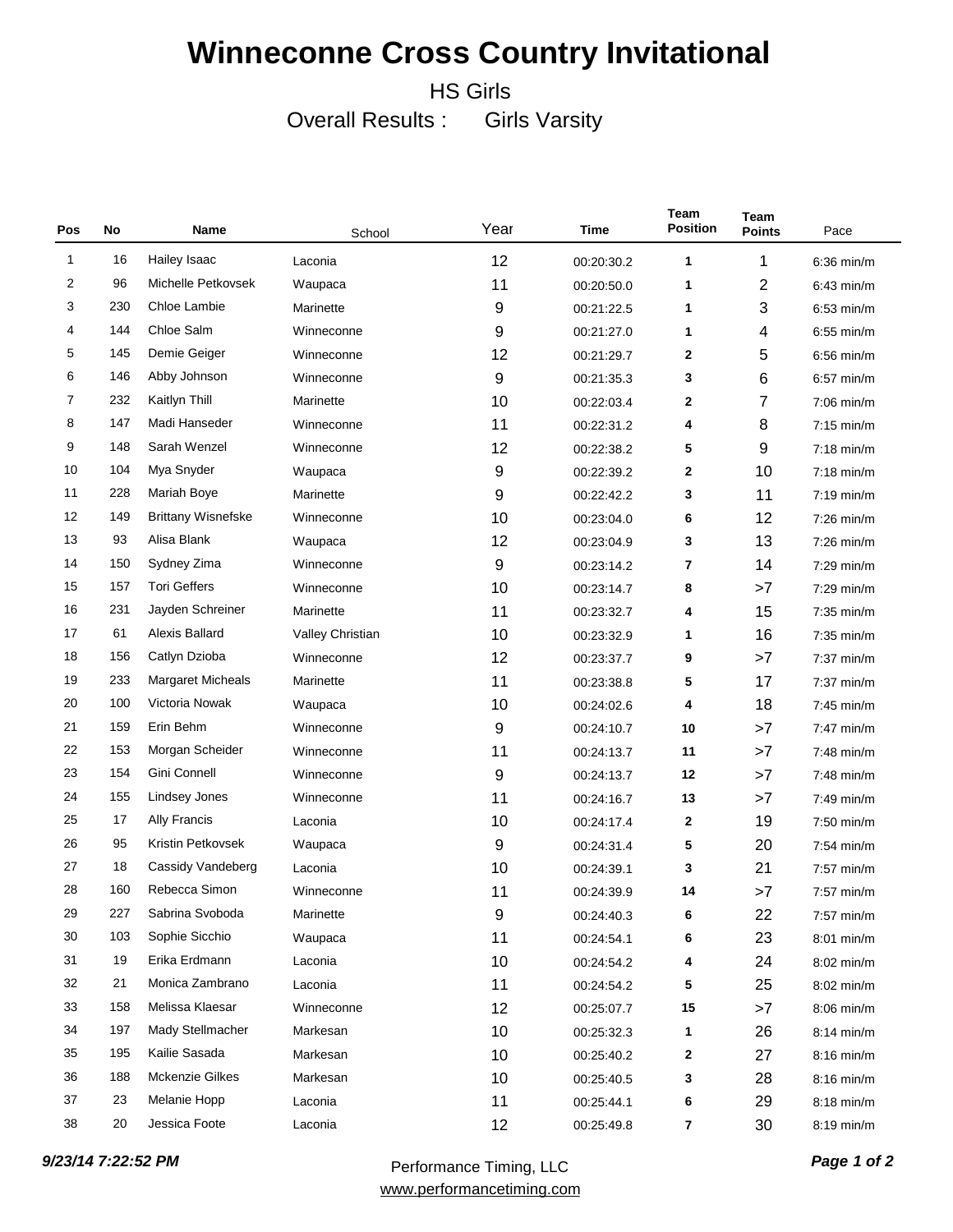HS Girls

Overall Results : Girls Varsity

| Pos | No  | Name                    | School           | Year | Time       | <b>Team</b><br><b>Position</b> | <b>Team</b><br><b>Points</b> | Pace          |
|-----|-----|-------------------------|------------------|------|------------|--------------------------------|------------------------------|---------------|
| 39  | 184 | Michelle Deaver         | Markesan         | 12   | 00:25:59.7 | 4                              | 31                           | 8:23 min/m    |
| 40  | 22  | Alyssa Jodarski         | Laconia          | 9    | 00:26:29.5 | 8                              | >7                           | 8:32 min/m    |
| 41  | 24  | Olivia Engelhardt       | Laconia          | 12   | 00:26:39.2 | 9                              | >7                           | $8:35$ min/m  |
| 42  | 162 | Libby Ladue             | Winneconne       | 9    | 00:26:47.5 | 16                             | >7                           | $8:38$ min/m  |
| 43  | 186 | <b>Hailey Drager</b>    | Markesan         | 12   | 00:26:53.2 | 5                              | 32                           | $8:40$ min/m  |
| 44  | 99  | <b>Ivy Miller</b>       | Waupaca          | 10   | 00:26:56.8 | $\overline{7}$                 | 33                           | $8:41$ min/m  |
| 45  | 25  | Allyssa Schouten        | Laconia          | 12   | 00:27:20.2 | 10                             | >7                           | $8:49$ min/m  |
| 46  | 161 | Maddie Novinska         | Winneconne       | 12   | 00:27:30.0 | 17                             | >7                           | $8:52$ min/m  |
| 47  | 163 | Aylah Tesch             | Winneconne       | 9    | 00:27:51.7 | 18                             | >7                           | $8:59$ min/m  |
| 48  | 165 | Danielle Henschel       | Winneconne       | 11   | 00:28:03.9 | 19                             | >7                           | $9:03$ min/m  |
| 49  | 60  | <b>Katie Schiltz</b>    | Valley Christian | 11   | 00:28:11.2 | $\mathbf{2}$                   | 34                           | $9:05$ min/m  |
| 50  | 187 | <b>Brittanie Fox</b>    | Markesan         | 9    | 00:28:19.2 | 6                              | 35                           | $9:08$ min/m  |
| 51  | 191 | Sydney Kastein          | Markesan         | 11   | 00:28:26.2 | $\overline{\mathbf{r}}$        | 36                           | $9:10$ min/m  |
| 52  | 194 | Danielle Nitz           | Markesan         | 10   | 00:28:29.7 | 8                              | >7                           | $9:11$ min/m  |
| 53  | 164 | Kaylee Witzke           | Winneconne       | 10   | 00:28:35.7 | 20                             | >7                           | $9:13$ min/m  |
| 54  | 106 | Lexi Tripp              | Waupaca          | 10   | 00:28:45.7 | 8                              | >7                           | $9:16$ min/m  |
| 55  | 58  | Olivia Knitt            | Valley Christian | 12   | 00:28:51.4 | 3                              | 37                           | $9:18$ min/m  |
| 56  | 199 | Samantha Whitney        | Markesan         | 9    | 00:29:47.7 | 9                              | >7                           | $9:36$ min/m  |
| 57  | 27  | Kayla Schwebke          | Laconia          | 10   | 00:29:52.7 | 11                             | >7                           | $9:38$ min/m  |
| 58  | 26  | Lindsey Zimmerman       | Laconia          | 11   | 00:31:17.8 | 12                             | >7                           | $10:05$ min/m |
| 59  | 234 | Hope Goes               | Marinette        | 12   | 00:32:03.7 | 7                              | 38                           | 10:20 min/m   |
| 60  | 235 | <b>Brandy Valitchka</b> | Marinette        | 12   | 00:32:20.2 | 8                              | >7                           | 10:25 min/m   |
| 61  | 190 | Sara Hanefeld           | Markesan         | 9    | 00:32:32.7 | 10                             | >7                           | 10:29 min/m   |
| 62  | 62  | Hannah Franzke          | Valley Christian | 9    | 00:32:46.7 | 4                              | 39                           | 10:34 min/m   |
| 63  | 198 | Julia Weber             | Markesan         | 11   | 00:32:51.4 | 11                             | >7                           | 10:35 min/m   |
| 64  | 189 | <b>Kaitie Grienier</b>  | Markesan         | 10   | 00:33:48.2 | 12                             | >7                           | 10:54 min/m   |
| 65  | 196 | Katie Spillane          | Markesan         | 11   | 00:33:48.2 | 13                             | >7                           | 10:54 min/m   |
| 66  | 29  | <b>Taylor Jewel</b>     | Laconia          | 12   | 00:33:57.4 | 13                             | >7                           | 10:57 min/m   |
| 67  | 192 | Michaela Mcelroy        | Markesan         | 11   | 00:34:09.4 | 14                             | >7                           | $11:01$ min/m |
| 68  | 59  | Elizabeth Mohline       | Valley Christian | 11   | 00:37:40.5 | 5                              | 40                           | 12:09 min/m   |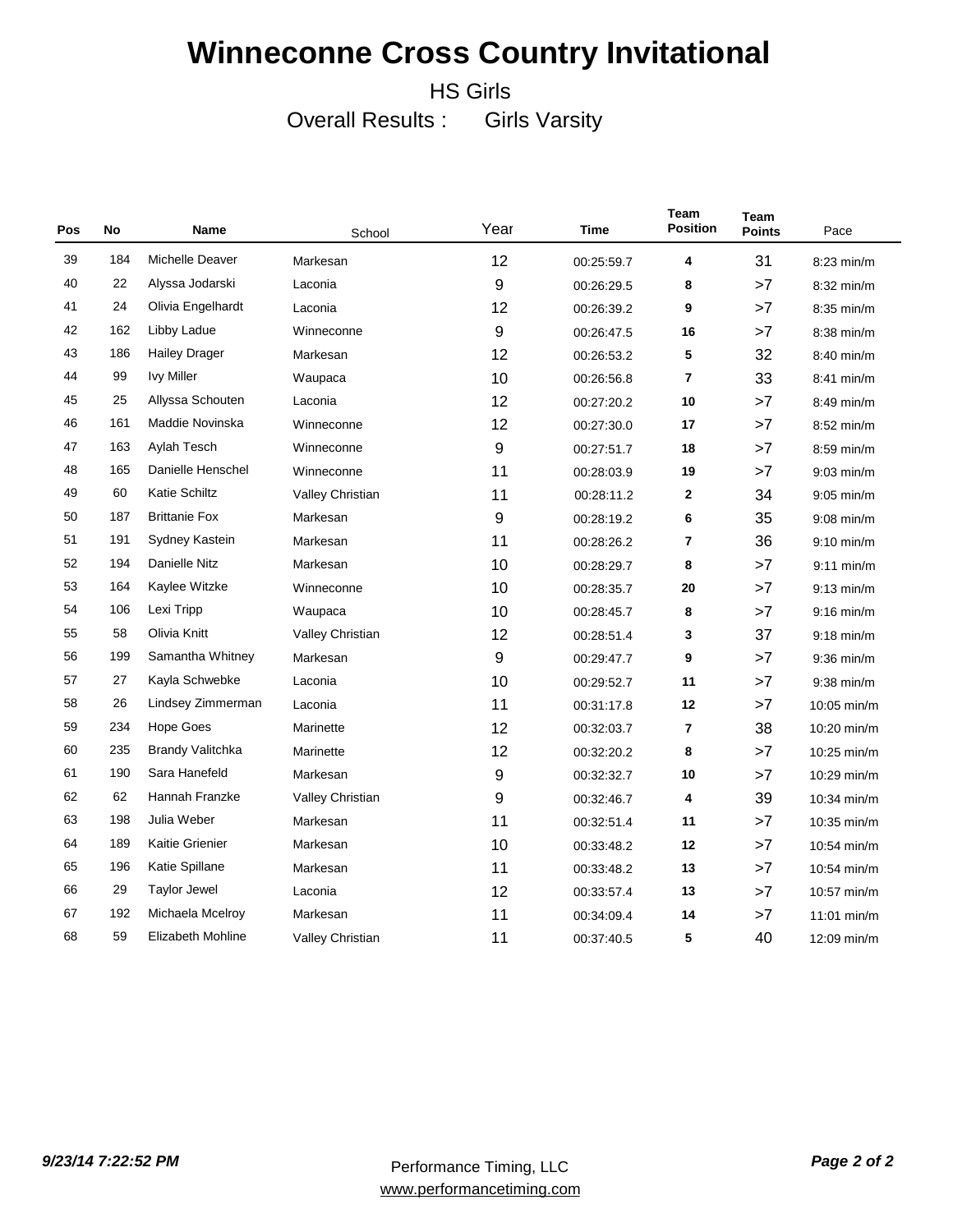### HS Girls Team Results

| Team name: Winneconne<br>Team result: 32 |                    |         |                           |                    |
|------------------------------------------|--------------------|---------|---------------------------|--------------------|
|                                          |                    |         | Team Pos: 1               |                    |
| <b>Team Pos</b>                          | <b>Overall Pos</b> | Race No | <b>Name</b>               | <b>Finish Time</b> |
| 1                                        | 4                  | 144     | Chloe Salm                | 00:21:27           |
| $\overline{2}$                           | 5                  | 145     | Demie Geiger              | 00:21:29           |
| 3                                        | 6                  | 146     | Abby Johnson              | 00:21:35           |
| 4                                        | 8                  | 147     | Madi Hanseder             | 00:22:31           |
| 5                                        | 9                  | 148     | Sarah Wenzel              | 00:22:38           |
| 6                                        | 12                 | 149     | <b>Brittany Wisnefske</b> | 00:23:04           |
| $\overline{7}$                           | 14                 | 150     | Sydney Zima               | 00:23:14           |
| 8                                        | 15                 | 157     | <b>Tori Geffers</b>       | 00:23:14           |
| 9                                        | 18                 | 156     | Catlyn Dzioba             | 00:23:37           |
| 10                                       | 21                 | 159     | Erin Behm                 | 00:24:10           |
| 11                                       | 22                 | 153     | Morgan Scheider           | 00:24:13           |
| 12                                       | 23                 | 154     | Gini Connell              | 00:24:13           |
| 13                                       | 24                 | 155     | Lindsey Jones             | 00:24:16           |
| 14                                       | 28                 | 160     | Rebecca Simon             | 00:24:39           |
| 15                                       | 33                 | 158     | Melissa Klaesar           | 00:25:07           |
| 16                                       | 42                 | 162     | Libby Ladue               | 00:26:47           |
| 17                                       | 46                 | 161     | Maddie Novinska           | 00:27:30           |
| 18                                       | 47                 | 163     | Aylah Tesch               | 00:27:51           |
| 19                                       | 48                 | 165     | Danielle Henschel         | 00:28:03           |
| 20                                       | 53                 | 164     | Kaylee Witzke             | 00:28:35           |
| Team name:                               | <b>Marinette</b>   |         |                           |                    |
| Team result: 53<br>Team Pos: 2           |                    |         |                           |                    |

| Team result: 53 |                    |         | Team Pos: 2              |                    |
|-----------------|--------------------|---------|--------------------------|--------------------|
| <b>Team Pos</b> | <b>Overall Pos</b> | Race No | <b>Name</b>              | <b>Finish Time</b> |
| 1               | 3                  | 230     | Chloe Lambie             | 00:21:22           |
| 2               | 7                  | 232     | Kaitlyn Thill            | 00:22:03           |
| 3               | 11                 | 228     | Mariah Boye              | 00:22:42           |
| 4               | 16                 | 231     | Jayden Schreiner         | 00:23:32           |
| 5               | 19                 | 233     | <b>Margaret Micheals</b> | 00:23:38           |
| 6               | 29                 | 227     | Sabrina Svoboda          | 00:24:40           |
| 7               | 59                 | 234     | Hope Goes                | 00:32:03           |
| 8               | 60                 | 235     | <b>Brandy Valitchka</b>  | 00:32:20           |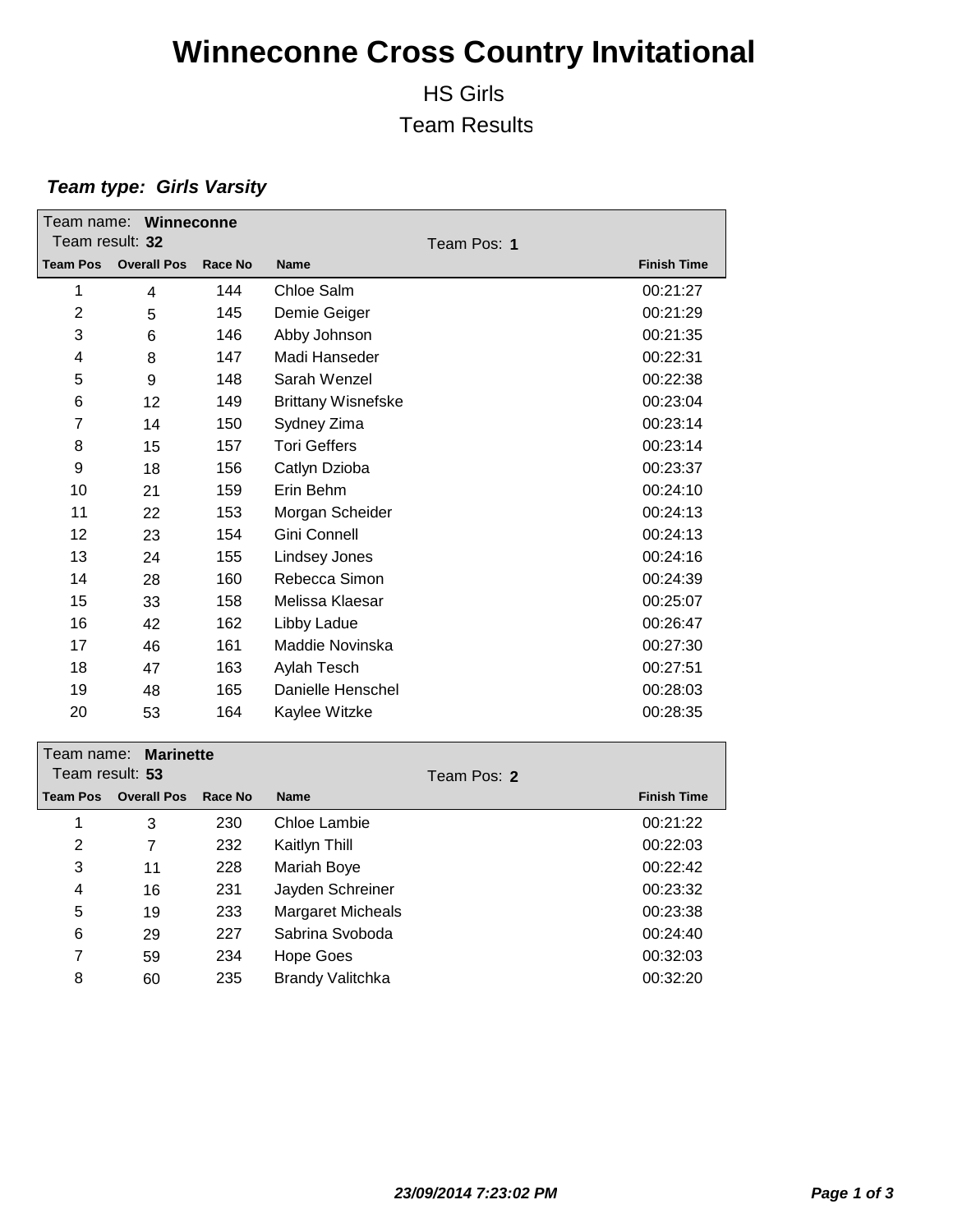### HS Girls Team Results

| Team result: 63                          | Team name: Waupaca |                | Team Pos: 3         |                    |
|------------------------------------------|--------------------|----------------|---------------------|--------------------|
| <b>Team Pos</b>                          | <b>Overall Pos</b> | <b>Race No</b> | <b>Name</b>         | <b>Finish Time</b> |
| 1                                        | $\overline{2}$     | 96             | Michelle Petkovsek  | 00:20:50           |
| 2                                        | 10                 | 104            | Mya Snyder          | 00:22:39           |
| 3                                        | 13                 | 93             | Alisa Blank         | 00:23:04           |
| 4                                        | 20                 | 100            | Victoria Nowak      | 00:24:02           |
| 5                                        | 26                 | 95             | Kristin Petkovsek   | 00:24:31           |
| 6                                        | 30                 | 103            | Sophie Sicchio      | 00:24:54           |
| 7                                        | 44                 | 99             | <b>Ivy Miller</b>   | 00:26:56           |
| 8                                        | 54                 | 106            | Lexi Tripp          | 00:28:45           |
| Team name:<br>Laconia<br>Team result: 90 |                    |                | Team Pos: 4         |                    |
|                                          |                    |                |                     |                    |
| <b>Team Pos</b>                          | <b>Overall Pos</b> | <b>Race No</b> | <b>Name</b>         | <b>Finish Time</b> |
| 1                                        | 1                  | 16             | Hailey Isaac        | 00:20:30           |
| $\overline{2}$                           | 25                 | 17             | <b>Ally Francis</b> | 00:24:17           |
| 3                                        | 27                 | 18             | Cassidy Vandeberg   | 00:24:39           |
| 4                                        | 31                 | 19             | Erika Erdmann       | 00:24:54           |
| 5                                        | 32                 | 21             | Monica Zambrano     | 00:24:54           |
| 6                                        | 37                 | 23             | Melanie Hopp        | 00:25:44           |
| 7                                        | 38                 | 20             | Jessica Foote       | 00:25:49           |
| 8                                        | 40                 | 22             | Alyssa Jodarski     | 00:26:29           |
| 9                                        | 41                 | 24             | Olivia Engelhardt   | 00:26:39           |
| 10                                       | 45                 | 25             | Allyssa Schouten    | 00:27:20           |
| 11                                       | 57                 | 27             | Kayla Schwebke      | 00:29:52           |
| 12                                       | 58                 | 26             | Lindsey Zimmerman   | 00:31:17           |